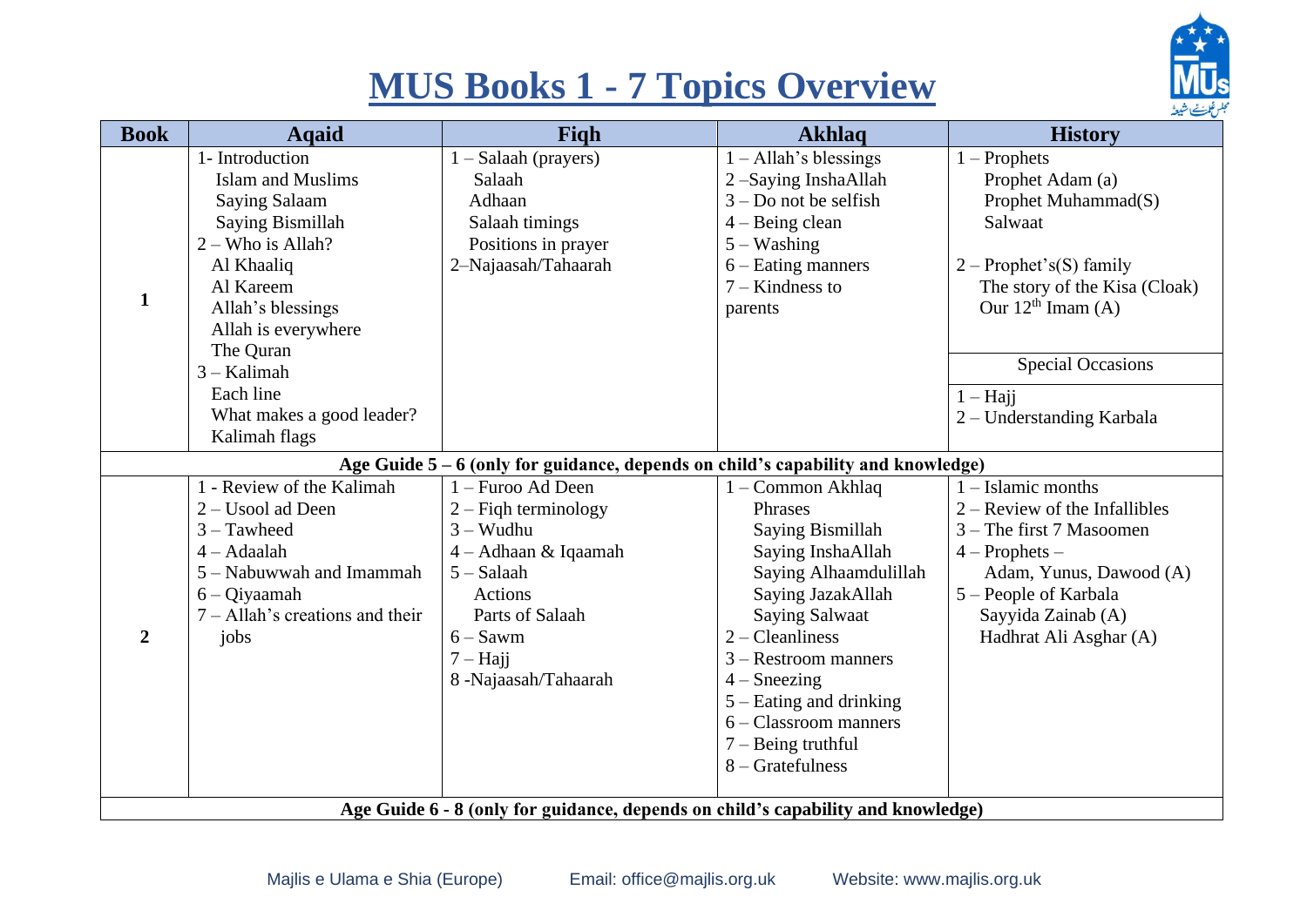

## **MUS Books 1 - 7 Topics Overview**

| <b>Book</b>                                                                   | <b>Aqaid</b>                                                                                                                                                                                 | Fiqh                                                                                                                                                                                                                                                                                                                                                                                            | <b>Akhlaq</b>                                                                                                                                                                                                                                                                                                   | <b>History</b>                                                                                                                                                                                                                                                                              |  |  |
|-------------------------------------------------------------------------------|----------------------------------------------------------------------------------------------------------------------------------------------------------------------------------------------|-------------------------------------------------------------------------------------------------------------------------------------------------------------------------------------------------------------------------------------------------------------------------------------------------------------------------------------------------------------------------------------------------|-----------------------------------------------------------------------------------------------------------------------------------------------------------------------------------------------------------------------------------------------------------------------------------------------------------------|---------------------------------------------------------------------------------------------------------------------------------------------------------------------------------------------------------------------------------------------------------------------------------------------|--|--|
| 3                                                                             | 1-Usool Ad Deen<br>$2$ – Tawheed<br>$3 - Adaalah$<br>$4 -$ Nabuwwah<br>$5 - Inaamah$<br>$6 - Q$ iyaamah<br>7 – Knowing Quran<br>Surah Fatiha<br>Surah Ikhlaas                                | - Furoo Ad Deen<br>$2 - W$ udhu<br>3 - Adhaan & Iqaamah<br>$4 - Salaab - Actions$ , Place for<br>Salaah, Qiblah, Tasbih<br>$5 -$ Sawm<br>$6 - \text{Hai}$<br>7 – Fiqh Vocabulary<br>$8 -$ Ritual purity<br>Najaasah, Tahaarah                                                                                                                                                                   | $1 -$ Respecting parents<br>$2 -$ Sharing with siblings<br>$3$ – Friendship<br>$4 - \text{Talking}$<br>$5 - Lying$<br>$6 - Cleanlines$<br>$7 -$ Sleeping and waking up<br>$8 - Being$ selective in<br>Eating and drinking<br>$9 -$ Manners in an Islamic<br>centre                                              | - Ahlul Bayt<br>2 – Prophets Nuh, Ibrahim, Musa,<br>Isa (A), Muhammad (S)<br>3 – Last 7 Masoomen<br>4 - Eids Ghadeer, Mubaahala<br>5 – Understanding Karbala<br>Why do we remember<br>Ashura?<br>Abbas ibn Ali                                                                              |  |  |
|                                                                               | Age Guide 7 - 10 ((only for guidance, depends on child's capability and knowledge)                                                                                                           |                                                                                                                                                                                                                                                                                                                                                                                                 |                                                                                                                                                                                                                                                                                                                 |                                                                                                                                                                                                                                                                                             |  |  |
| 4                                                                             | 1 – The tree of Islam<br>$2 -$ Usool ad Deen<br>Submission to Allah,<br>Asmaa al Husna, Al Lateef,<br>Al Hakeem, Ar Raaziq,<br>3- Adaalah,<br>4- Nabuwaah.<br>5- Imaamah, the concept of sin | - Figh vocabulary<br>2 – Adhaan and Iqaamah<br>$3 - Wudhu - how to perform,$<br>steps, baatil, demonstration<br>$4 - Salaab - Actions, timings,$<br>clothing, how to offer<br>$5 -$ Ramadhan and fasting $-$<br>benefits, significance<br>$6 - \text{Hai}$<br>7 – Zakaat and Khums, Jihad,<br>Amr bil Maroof, Nahy Anil<br>Munkar, Tawalla dn Tabarra<br>$8 - Hijab$<br>$9 - T_{\text{ad}}$ eed | $1 - Necessity of good$<br>manners<br>$2 -$ Islamic greeting<br>$3$ – Thanking Allah<br>$4$ – Cleanliness<br>$5 -$ Looking after the<br>property of others<br>$6 - Teasing$<br>$7 -$ Forgiving others<br>8 – Jealousy and greed<br>$9$ – Watching too much TV<br>$10$ – Respecting parents,<br>weak and elderly | 1 – The 14 Ma'soomeen<br>$2 - People$ in the Quran $-$<br>Ashaabul Kahf, Ashaabul Ras<br>3 – Understanding Karbala – P<br>Muhammad's (S) family tree,<br>maps of the Middle East, route<br>of Imam Husain 9A), events at<br>Karbala, day of Ashura events<br>4 – Friends of Imam Husain 9A) |  |  |
| Age Guide 8+ (only for guidance, depends on child's capability and knowledge) |                                                                                                                                                                                              |                                                                                                                                                                                                                                                                                                                                                                                                 |                                                                                                                                                                                                                                                                                                                 |                                                                                                                                                                                                                                                                                             |  |  |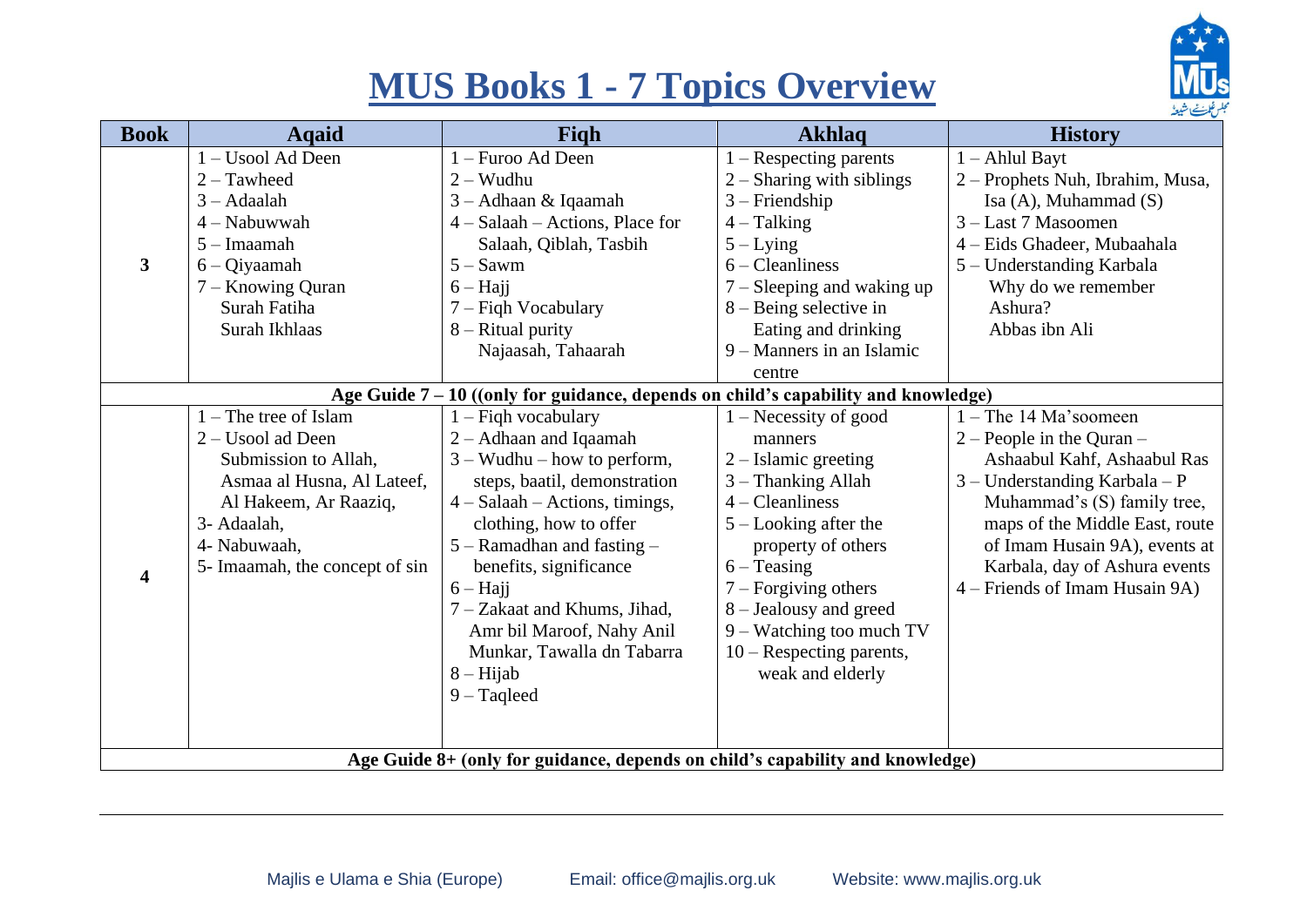

| <b>Book</b>                                                                   | <b>Agaid</b>           | Fiqh                                 | <b>Akhlaq</b>              | <b>History</b>                     |
|-------------------------------------------------------------------------------|------------------------|--------------------------------------|----------------------------|------------------------------------|
|                                                                               | 1 – Usool ad Deen      | - Furoo Ad Deen                      | 1 - Acquiring knowledge    | History of the prophets            |
|                                                                               | $2 - Tawhed$           | $2 -$ Ritual purity                  | $2$ – Thankfulness         | Adam, Idrees, Nuh, Hud,            |
|                                                                               | The fitrah proof       | Najaasah, Mutahhiraat                | $3 -$ Respecting parents   | Saleh, Ibraheem, Ismaeel,          |
|                                                                               | Tawheed and shirk      | $3 - Wudhu - Conditions$             | $4$ – Characteristics of a | Ayyub, Yunus, Yaqub,               |
|                                                                               | 3 – Al Asmaa Al Husnaa | How to perform, Mubtilaat of         | believer                   | Yusuf, Musa, Dawood,               |
|                                                                               | As Samee               | Wudhu                                | $5 - Truthfulness$         | Sulayman, Zakariya \$              |
|                                                                               | Al Quddoos             | $4 - Salaab - Names$ and times       | $6 -$ Charity              | Yahya, Isa (A0                     |
|                                                                               | Al Kabeer              | Fadhilah and Qadha, Place of         | $7$ – Cleanliness          | 2. Understanding Karbala           |
|                                                                               | $4 - Adaalah$          | salaah, Congregational prayers       | $8 - \text{Laziness}$      | Family tree                        |
| 5                                                                             | 5 – Nabuwwah           | $5 -$ Sawm $-$ Fasting and spiritual | 9 – Making Dua             | Overview of the life of            |
|                                                                               | $6 - I$ maamah         | benefits                             | $10$ – Istighfar/Tawbah    | Imam Husain (A)                    |
|                                                                               | 7 – Qiyaamah           | $6 - \text{Hai}$                     | $11$ – Friendship          | Maps of the middle east            |
|                                                                               |                        | 7 – Furoo ad Deen                    | 12 – Rights of a Muslim    | Events at Karbala                  |
|                                                                               |                        | Khums, Jihad,                        | $13$ – Islamic             | Day of Ashura                      |
|                                                                               |                        | Amr bil Maroof,                      | brotherhood                | <b>Martyrdom and Martyrs</b><br>3. |
|                                                                               |                        | Nay anil Munkar,                     |                            | of Karbala                         |
|                                                                               |                        | Tawalla, Tabaara                     |                            | Importance of Turbat $-e$          |
|                                                                               |                        | $8 - T_{\text{ad}}$ eed              |                            | Husain                             |
|                                                                               |                        |                                      |                            | Islamic months<br>4.               |
|                                                                               |                        |                                      |                            |                                    |
| Age Guide 9+ (only for guidance, depends on child's capability and knowledge) |                        |                                      |                            |                                    |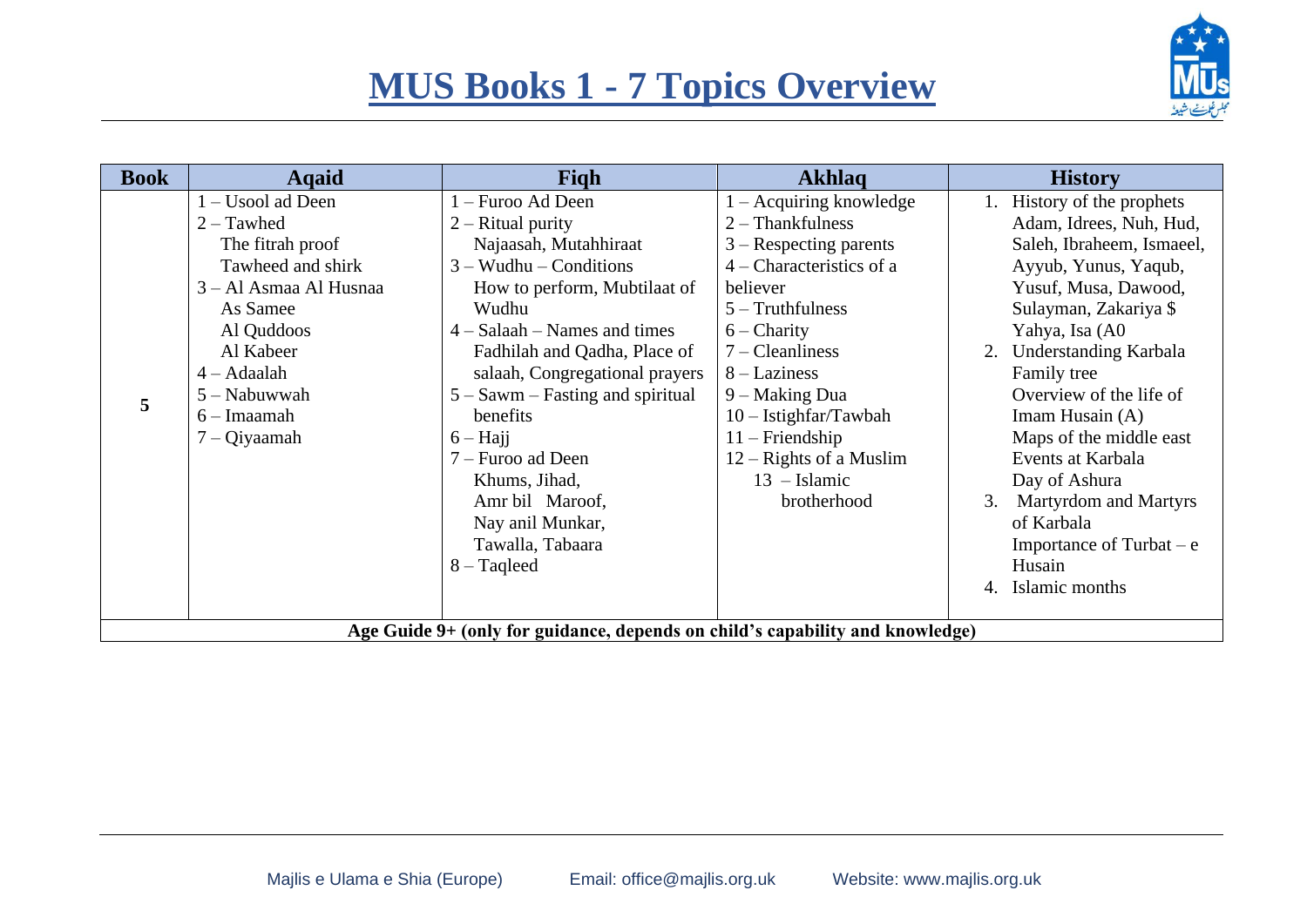

| <b>Book</b>                                                                    | <b>Aqaid</b>            | Fiqh                          | <b>Akhlaq</b>                | <b>History</b>                      |
|--------------------------------------------------------------------------------|-------------------------|-------------------------------|------------------------------|-------------------------------------|
|                                                                                | $1 - T$ aweed           | 1 - Furo ad Deen              | 1 – Merits of Akhlaq         | $1 -$ Ancestors and the life of the |
|                                                                                | 2 - Al Asmaa Al Husnaa  | $2 -$ Ritual purity           | $2 - Good$ intentions        | Holy Prophet 9S) before             |
|                                                                                | Ar Rahmaan and Ar       | Najaasah, Mutahhiraat         | $3 -$ Manners of talking     | adulthood                           |
|                                                                                | Raheem                  | $3 - Wudhu - Conditions$      | $4 -$ Mockery                | Ancestors, birth, childhood, youth  |
|                                                                                | Al Malik                | How to perform, Mubtilaat of  | $5 -$ Fault finding          | $2 -$ Adulthood – Marriage, first   |
|                                                                                | $3 - Adaalah$           | Wudhu                         | 6 – Backbiting and slander   | revelation, invitation to Dhul      |
|                                                                                | 4 - Nabuwwah            | $4 - Ghus1$                   | $7 -$ Anger                  | Ashira and the general invitation   |
|                                                                                | 5 - Imaamah             | $5 - Tayammum$                | $8 - \text{Jcalousy}$        | to Islam, Hijrah to Abyssinia,      |
|                                                                                | $6 - Q$ iyaamah         | 6 - Adhaan & Iqaamah          | $9 - Patience$               | boycott of Bani Hashim, death of    |
|                                                                                | Awareness of our living | $7 -$ Salaah                  | $10 - Hard$ work             | Abu Talib and Hadhrat Khadijah      |
|                                                                                | $\text{Imam}(\text{A})$ | Wajibaat, Niyyah, Takbiratul  | $11 -$ Manners of eating and | (A), Ascension (Miraj), journey to  |
| 6                                                                              |                         | Ihram, Qiyaam, Ruku, Sajdah,  | drinking                     | Taif, history and preservation of   |
|                                                                                |                         | Mubtilaat of Salaah, Salaatul | $12$ – Thinking about the    | the Quran                           |
|                                                                                |                         | jamaah, Salaatul Ayaat        | underprivileged              | $3$ – After the Prophet's (S) death |
|                                                                                |                         | $8 -$ Fasting                 | $13 -$ Rights of relatives   | Family tree, family of Abdul        |
|                                                                                |                         | $9 - \text{Hai}$              | $14 -$ Rights of neighbours  | Mutalib in Karbala, Karbala and     |
|                                                                                |                         | Dictionary, guide             |                              | Imam Husain 9A), Martyrdom of       |
|                                                                                |                         | 10 – Rest of Furo ad Deen     |                              | Aun and Muhammad, Martyrdom         |
|                                                                                |                         | Khums, Jihad,                 |                              | of the sons of Imam Husain 9A),     |
|                                                                                |                         | Amr bil Maroof,               |                              | Map of the Middle East/Route of     |
|                                                                                |                         | Nay anil Munkar,              |                              | Imam Husain9A), events at           |
|                                                                                |                         | Tawalla, Tabaara              |                              | Karbala, day of Ashura events       |
|                                                                                |                         | $11 - Hijab$                  |                              |                                     |
| Age Guide 11+ (only for guidance, depends on child's capability and knowledge) |                         |                               |                              |                                     |